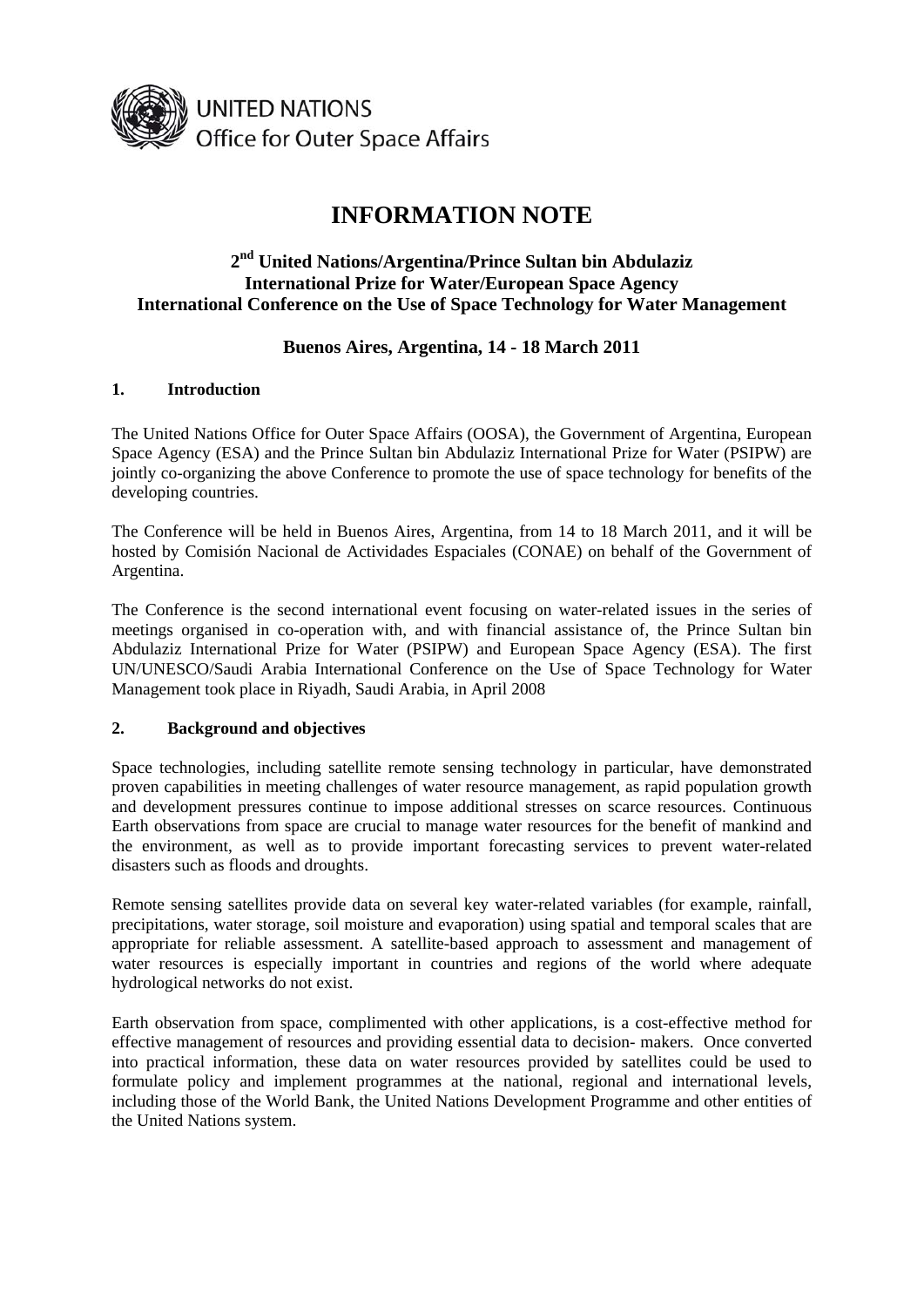The Conference will address these issues, and will discuss how space technology can contribute in better management of water resources, including combating desertification, ensuring access to safe drinking water and managing water-related emergencies in developing countries, with the following primary objectives:

- To enhance capabilities of countries in the use of space-related technologies, applications, services and information for identifying and managing water resources;
- To strengthen international and regional cooperation in this area;
- To increase awareness among decision-makers and research and academic community of space technology applications for addressing water-related issues, primarily in developing countries;
- To promote educational and public awareness initiatives in the area of water resources management, as well as to contribute into capacity building process in this area.

## **3. Programme**

The Conference will be composed of a series of technical presentations with sufficient time set aside for discussions. Technical sessions will be followed by open discussions, which will focus on specific topics of interest and will provide additional opportunities for participants to voice their opinions.

The programme of the Conference may include, but is not limited to, the following topics:

- Applications of space technologies that provide cost-effective solutions and essential information for planning and implementation of programmes or projects to enhance management, protection and restoration of water resources.
- Use of space-related technologies in mitigating water-related emergencies, providing safe drinking water and combating desertification.
- Use of space technologies for water waste management, water recycling and water salinity detection.
- Capacity building in water management, including development of human resources, establishing technical infrastructures and legal frameworks, and access to financial resources.
- Education and training required for various target groups on using space technologies for addressing water-related challenges, as well as public awareness initiatives in this area.
- International, regional and national initiatives and international and inter-regional cooperation.
- Case studies on successful applications of space technologies for enhancing water resources management in developing countries.

The Conference discussions will consider ways of expanding the use of space technologies and information/data for better water resources management, as well as will identify the priority areas where pilot projects could be launched and will examine possible partnerships that could be established.

The Conference will also feature the special "Water Prize Day" session which will be organized by PSIPW as an exclusive event within the framework of the Conference, and with participation of Prize winners and top level government officials from Argentina.

Participants of the Conference are encouraged to make presentations on the topics suggested above, as well as to participate actively in all discussions.

#### **4. Participation**

The Conference is being planned for a total of 100 - 150 decision-makers, technical experts, researchers and educators drawn from the following groups: international, regional, national and local institutions, academic institutions, multi-lateral and bi-lateral development agencies, non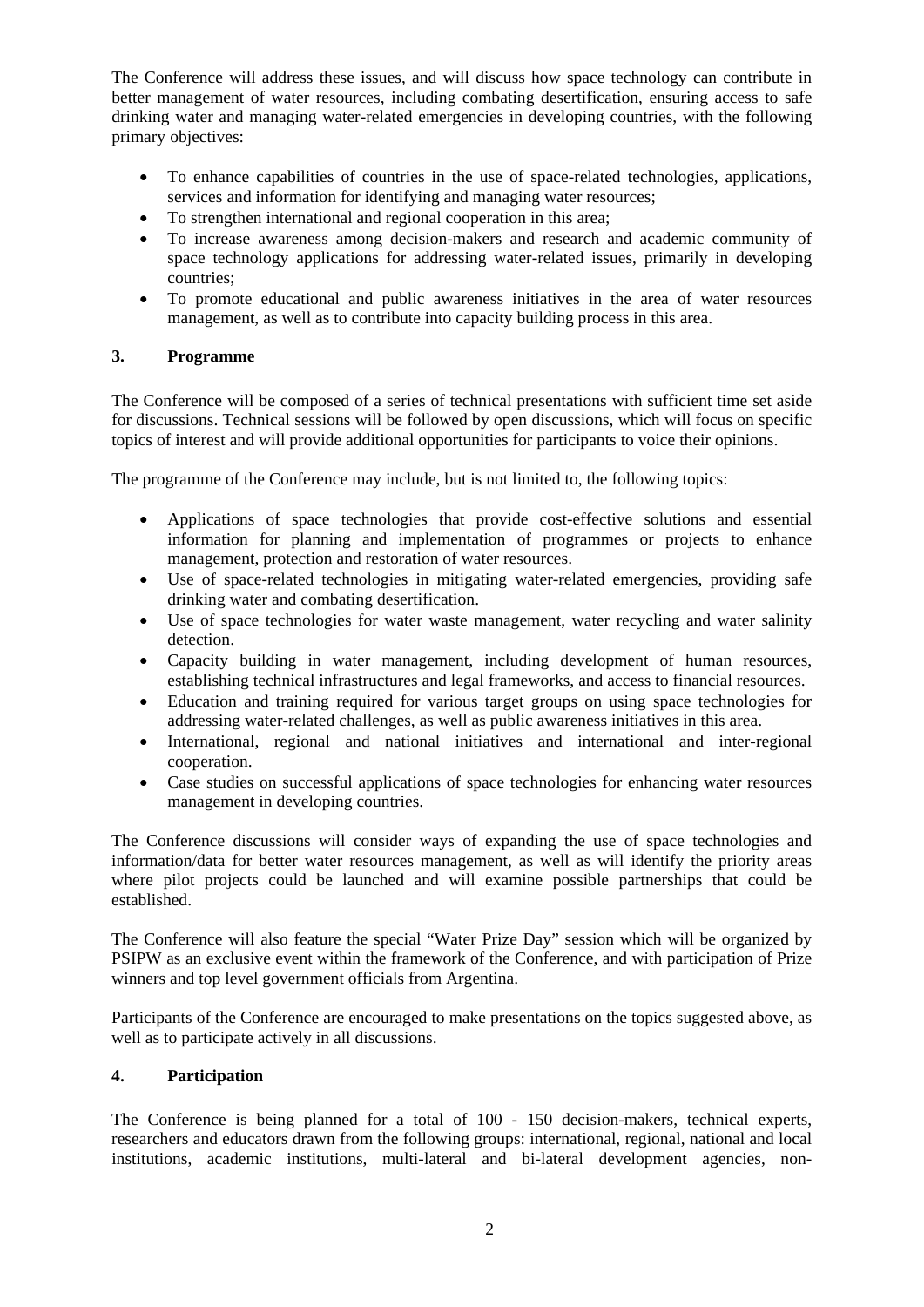governmental organizations (NGOs) and also from private industry. Experts and professionals from both space-related and water management institutions will be invited, providing an opportunity to exchange experiences and strengthen networks and partnerships that will contribute to the increased use of space technology-based solutions for water resources management.

## **5. Participation requirements**

Applicants must have a university degree and well-established professional working experience in a field related to the theme of the Conference. Applicants should be in managerial, decision-making, technical or academic positions within governmental agencies, international, regional and national institutions, universities, NGOs or private industry with responsibilities for carrying out programmes or projects in the areas related to the theme of the Conference.

Applicants who demonstrate that the Conference is central to his/her professional activities/responsibilities will be selected on a priority basis. **Equally qualified female applicants are particularly encouraged.** 

The co-sponsors of the Conference will jointly select participants on a competitive basis. Selected participants will be notified by 20 December 2010.

## **6. Dates and location**

The Conference will be held in Buenos Aires, Argentina, at the facilities of the Ministry of Foreign Affairs of Argentina, from 14 to 18 March 2011**.**

All selected and invited participants will receive an information package with details on boarding, lodging and other local arrangements.

## **7. Language of the Conference and presentation by participants**

The working language of the Conference will be English. Interpretation to/from Spanish will be provided by local co-organizers.

Selected participants who are funded by the cosponsors of the Conference will be required to prepare a presentation of approximately 10 to 20 minutes on topics relevant to the Conference objectives and the programme. Presentations on actual on-going projects will be of particular interest to organizers of the Conference. It is expected that selected participants will submit their full papers/presentations to organizers by the end of January 2011.

The best papers presented at the Conference will be published at the special section of the Water Portal run by PSIPW.

## **8. Financial support**

Within the limited financial resources available, a number of selected participants will be offered financial support to attend the Conference. This financial support will defray the cost of travel (a round trip air ticket – **most economic fare** – between the airport of international departure in their home country and Buenos Aires, Argentina) and/or room and board expenses for the duration of the Conference.

Due to limited availability of financial support, not all participants can be funded. In this respect, applicants and their nominating organizations are strongly encouraged to find additional sources of sponsorship to allow them to attend the Conference.

Funded participants will receive detailed information upon notification of their selection.